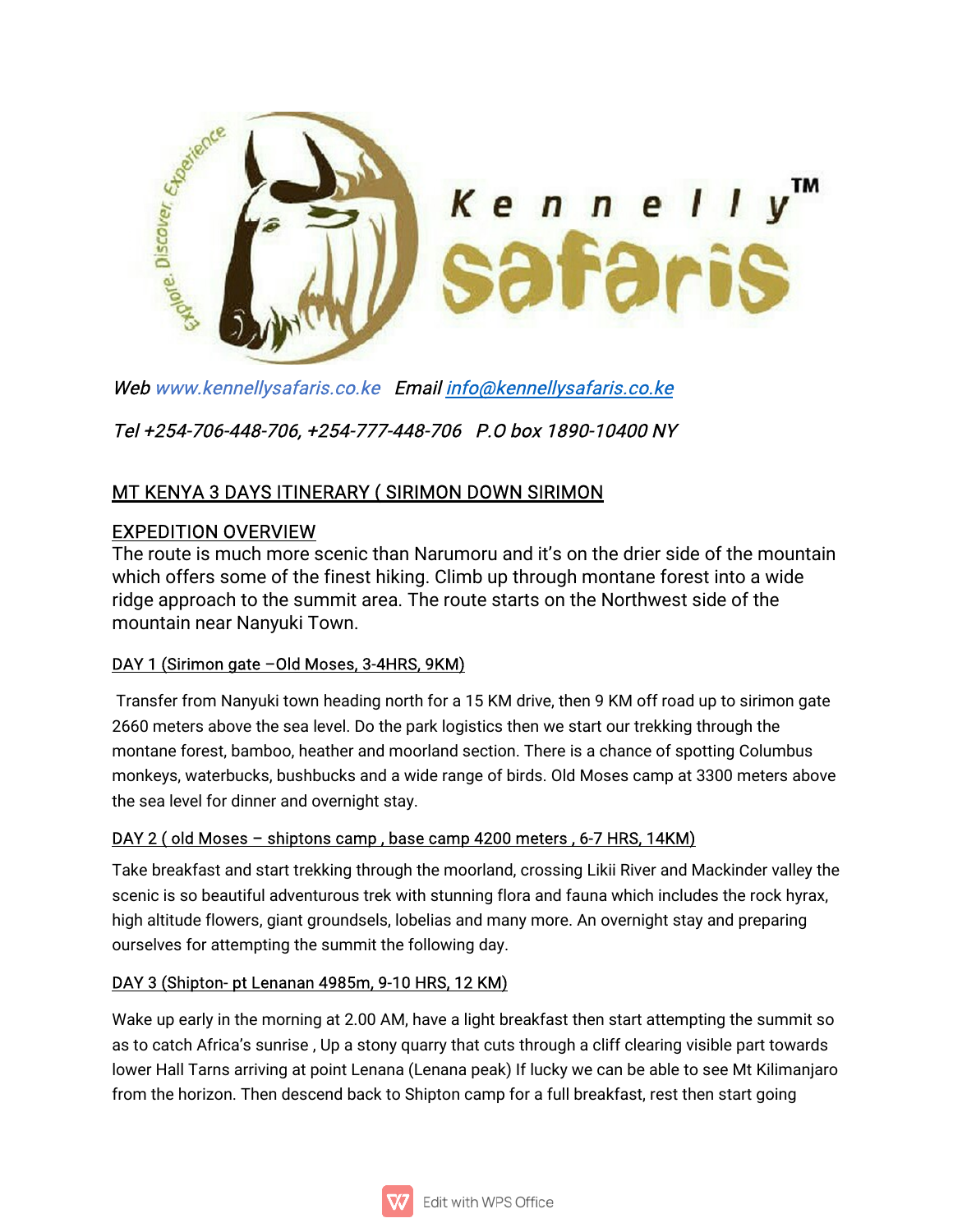down heading back again to Old moses camp, packed lunch will be provided as we head down and catch up with the transport back to Nanyuki, lunch will be served, dinner and an overnight stay at Old Moses.

## INCLUDED

-All park fees and government taxes

-Accommodation at the huts (bandas) while at the mountain

-Transport from Nanyuki town to sirimon gate and from old moses back to Nanyuki

-Three meals per day while at the mountain, hot beverages and snacks (standard continental menu)

-Services of a professional mountain guides, porters and cooks to accompany you throughout your expedition.

EXCLUDED

-Tips and gratuity.

-Laundry.

-Personal items.

- Travel insurance (please confirm you are covered to hike above 3000-5000 meters above the sea level

-Any other extras not detailed in the above itinerary.

#### REQUIRMENTS

-Good pair of hiking boot.

-Zero degree (F) sleeping bag, NB But we can provide at an added cost...

-Sun screen lotion.

-Gloves or mittens.

-Bandana or Buff.

-Head torch.

-Walking poles.

-Heavy climate pants, jackets, moisture-wicking T-shirts, rain gears.

-Gaiters, but not limited to other gears.